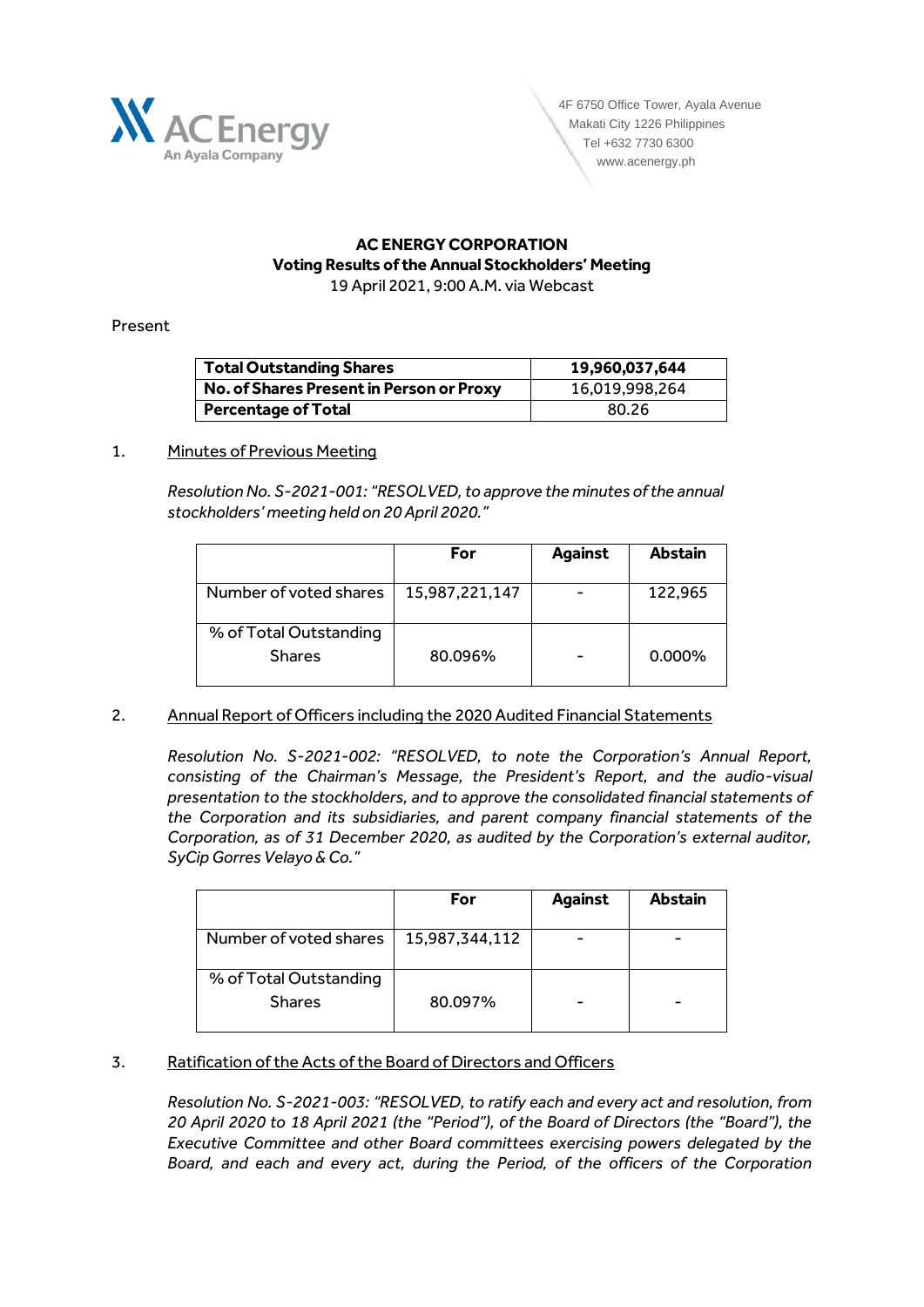*performed in accordance with the resolutions of the Board, the Executive Committee, and other Board committees as well as with the By-laws of the Corporation."*

|                                         | For            | <b>Against</b> | <b>Abstain</b> |
|-----------------------------------------|----------------|----------------|----------------|
| Number of voted shares                  | 15,987,297,700 |                | 46,412         |
| % of Total Outstanding<br><b>Shares</b> | 80.097%        |                | $0.000\%$      |

## 4. Amendment to the Seventh Article of the Articles of Incorporation

*a. Resolution No. S-2021-004: "RESOLVED, as approved by the Board of Directors under Resolution No. B-2021-0318-21, to increase the authorized capital stock of the Corporation from Twenty-Four Billion Four Hundred Million Pesos (PHP24,400,000,000.00), divided into Twenty-Four Billion Four Hundred Million (24,400,000,000) Common Shares at a par value of One Peso (PHP1.00) per share to Forty-Eight Billion Four Hundred Million Pesos (PHP48,400,000,000.00) divided into Forty-Eight Billion Four Hundred Million (48,400,000,000) Shares at a par value of One Peso (PHP1.00) per share and for this purpose, to amend the Seventh Article of the Articles of Incorporation, such that, as amended, the Seventh Article shall read as follows (xxx are ellipses to denote that portions of the provision not subject of the amendment were redacted for brevity):*

> *SEVENTH: That the authorized capital stock of said corporation is FORTY-EIGHT BILLION FOUR HUNDRED MILLION PESOS (PHP48,400,000,000.00) Philippine Currency, and said capital stock is divided into FORTY-EIGHT BILLION FOUR HUNDRED MILLION (48,400,000,000) shares with a par value of One Peso (PHP1.00) per share. xxx*

*RESOLVED, FURTHER, to approve and authorize the registration under the Securities Regulation Code with the Securities and Exchange Commission and listing with the Philippine Stock Exchange of the shares that will be issued out of the increase in the authorized capital stock, and to authorize any two (2) of the "Class A" Attorneys-in-Fact of the Corporation to sign and execute any and all documents, and to perform any and all acts, as may be necessary or required to implement the registration and/or listing of the shares to be issued."*

|                                         | For            | <b>Against</b> | <b>Abstain</b> |
|-----------------------------------------|----------------|----------------|----------------|
| Number of voted shares                  | 15,948,797,106 | 38,547,006     |                |
| % of Total Outstanding<br><b>Shares</b> | 79.904%        | 0.193%         | -              |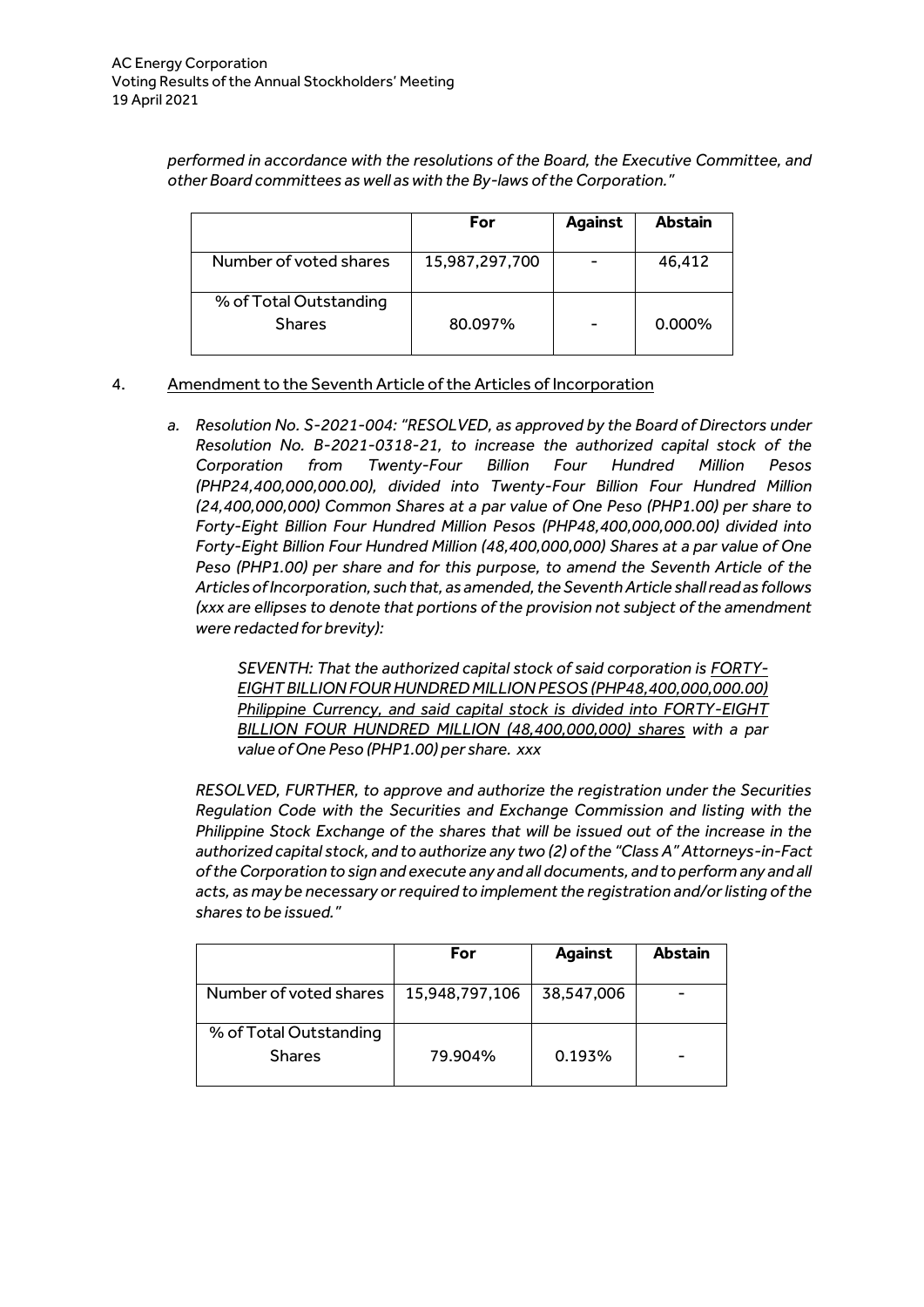b. *Resolution No. S-2021-005: "RESOLVED, as approved by the Board of Directors in Resolution No. B-2021-0318-019, to increase the number of shares exempt from the pre-emptive right of shareholders in relation to shares issued in exchange for property needed for corporate purposes or in payment of a previously contracted debt from sixteen billion (16,000,000,000) shares to twenty-four billion (24,000,000,000) shares and for this purpose, to amend the Seventh Article of the Articles of Incorporation, such that, as amended, the Seventh Article shall read as follows (xxx are ellipses to denote that portions of the provision not subject of the amendment were redacted for brevity):*

*SEVENTH: That the authorized capital stock of said corporation is xxx*

*xxx*

*That existing stockholders shall have no pre-emptive right in relation to shares issued in good faith in exchange for property needed for corporate purposes or in payment of a previously contracted debt provided however, that shares to be issued for this purpose shall not exceed twenty-four (24) billion shares."*

|                                         | For            | <b>Against</b> | <b>Abstain</b> |
|-----------------------------------------|----------------|----------------|----------------|
| Number of voted<br>shares               | 15,895,439,270 | 91,858,430     | 46,412         |
| % of Total<br><b>Outstanding Shares</b> | 79.615%        | 0.460%         | 0.000%         |

5. Issuance of 4 Billion Common Shares to Arran Investment Pte Ltd

*Resolution No. S-2021-006: "RESOLVED, to approve and ratify the subscription for cash by Arran Investments Pte Ltd ("Arran") to, and the issuance to Arran of, four billion (4,000,000,000) shares (the "Subject Shares"), from the authorized but unissued capital stock of the Corporation, at a subscription price of Two Pesos and 97/100 Centavos (Php 2.97) per share, or an aggregate subscription price of Eleven Billion Eight Hundred Eighty Million Pesos (Php 11,880,000,000.00), which subscription constitutes less than thirty-five percent (35%) of the resulting subscribed capital of the Corporation and thus, under the Corporation's Articles of Incorporation, is not subject to pre-emptive rights of the stockholders; and*

*RESOLVED, FURTHER, to approve and authorize the registration under the Securities Regulation Code with the Securities and Exchange Commission and listing with the Philippine Stock Exchange of the Subject Shares, and to authorize any two (2) of the "Class A" Attorneys-in-Fact of the Corporation to sign and execute any and all documents, and to perform any and all acts, as may be necessary or required to implement the registration and/or listing of the Subject Shares."*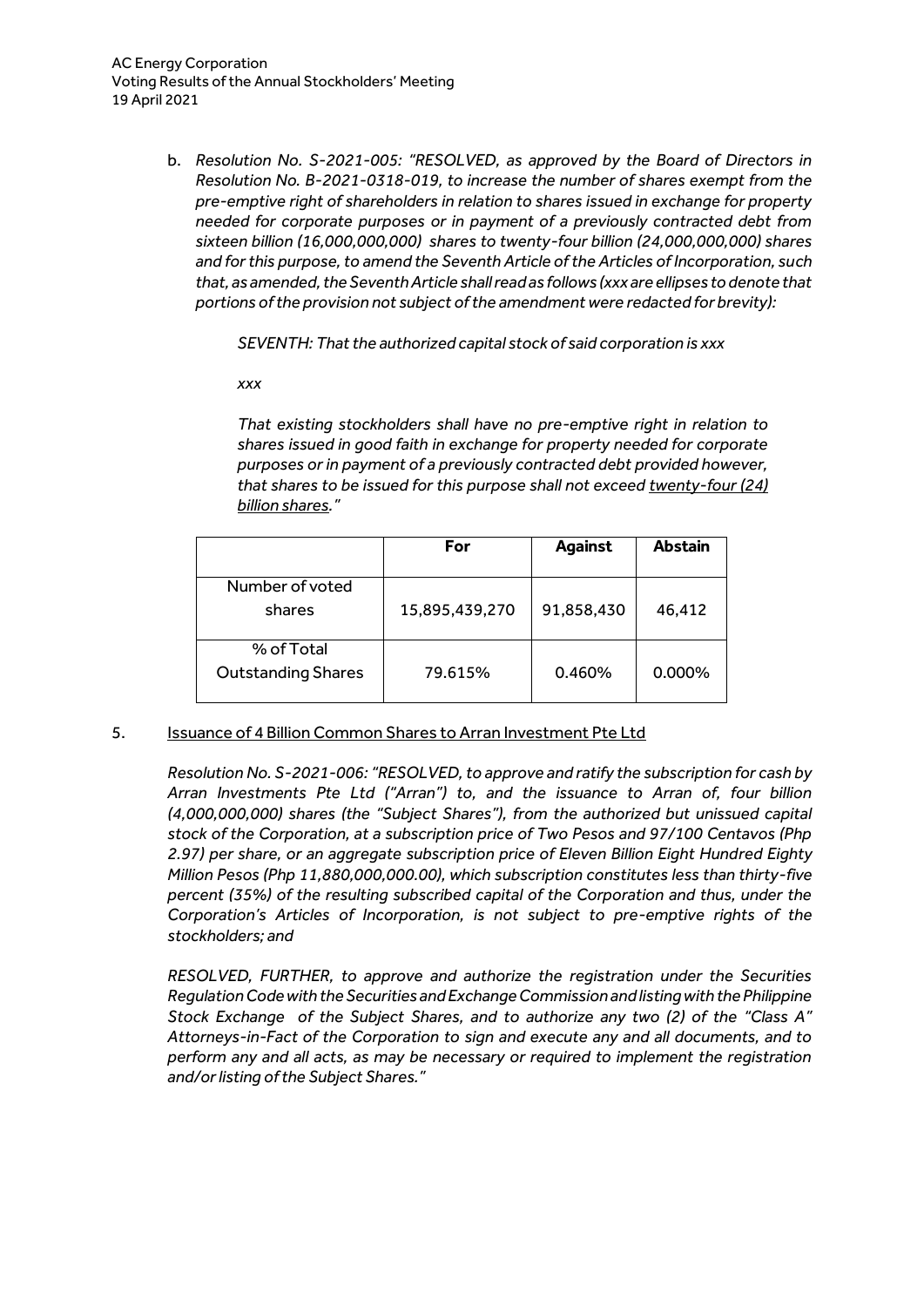|                                         | For            | <b>Against</b> | <b>Abstain</b> |
|-----------------------------------------|----------------|----------------|----------------|
| Number of voted<br>shares               | 15,891,278,570 | 96,019,130     | 46,412         |
| % of Total<br><b>Outstanding Shares</b> | 79.615%        | 0.481%         | $0.000\%$      |

# 6. Issuance of 1,580,000,000 Primary Common Shares Pursuant to the Corporation's Follow-On Offering

*Resolution No. S-2021-007: "RESOLVED, to approve the issuance of one billion five hundred eighty million (1,580,000,000) shares of the Corporation pursuant to the Corporation's planned follow-on offering, with a secondary common shares component of up to four hundred twenty million (420,00,000) common shares at an FOO price range of Six Pesos (Php 6.00) to Eight Pesos and 20/100 Centavos (Php 8.20) per share (the "FOO Shares"); and*

*RESOLVED, FURTHER, to approve and authorize the registration under the Securities Regulation Code with the Securities and Exchange Commission and listing with the Philippine Stock Exchange of the FOO Shares, and to authorize any two (2) of the "Class A" Attorneysin-Fact of the Corporation to sign and execute any and all documents, and to perform any and all acts, as may be necessary or required to implement the registration and/or listing of the shares to be issued."*

|                                         | For            | <b>Against</b> | <b>Abstain</b> |
|-----------------------------------------|----------------|----------------|----------------|
| Number of voted<br>shares               | 15,948,794,906 | 38,547,006     | 2,200          |
| % of Total<br><b>Outstanding Shares</b> | 79.904%        | 0.193%         | 0.000%         |

7. Issuance of 16,685,800,533 Common Shares to AC Energy and Infrastructure Corporation ("ACEIC") in Exchange for ACEIC's International Renewable Energy Assets and Investments

*Resolution No. S-2021-008: "RESOLVED, to approve the subscription by AC Energy and Infrastructure Corporation ("ACEIC") to, and the issuance to ACEIC of, sixteen billion six hundred eighty-five million eight hundred thousand five hundred thirty-three (16,685,800,533) shares (the "Shares"), out of the increase in capital stock of the Corporation, at a subscription price of Five Pesos and 15/100 Centavos (Php 5.15) per share, or an aggregate subscription price of Eighty Five Billion Nine Hundred Thirty-One Million Eight Hundred Seventy-Two Thousand Seven Hundred Forty Four Pesos and 95/100 Centavos (Php 85,931,872,744.95) in exchange for ACEIC's one billion six hundred fifty million one hundred sixty-six thousand three hundred forty-seven (1,650,166,347) common shares and fifteen billion thirty-five million three hundred forty-seven thousand six hundred (15,035,347,600) redeemable preferred shares in AC Energy International, Inc., which subscription constitutes less than thirty-five percent (35%) of the resulting subscribed*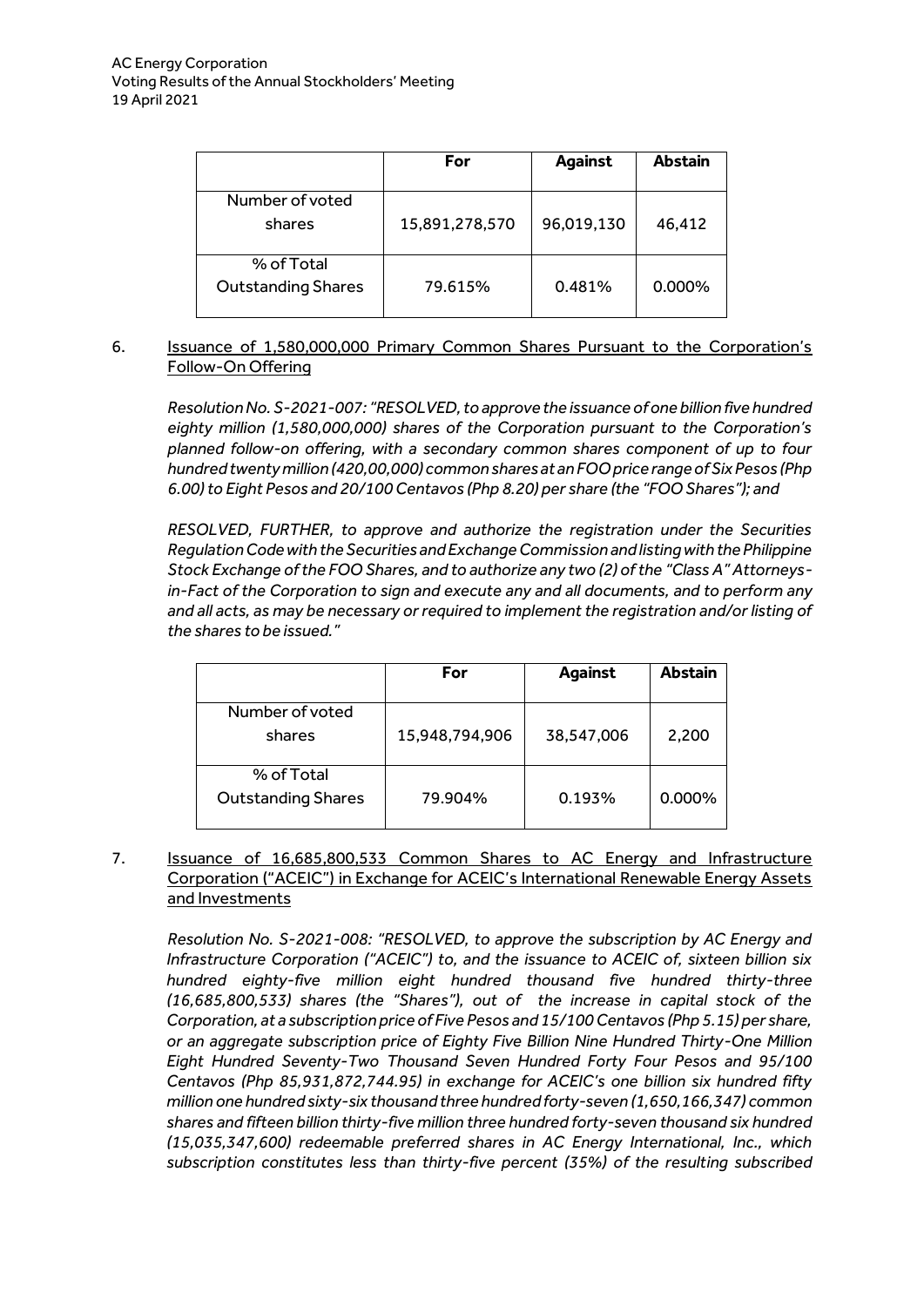*capital of the Corporation and thus, under the Corporation's Articles of Incorporation, is not subject to pre-emptive rights of the stockholders; and*

*RESOLVED, FURTHER, to approve and authorize the registration under the Securities Regulation Code with the Securities and Exchange Commission and listing with the Philippine Stock Exchange of the Shares, and to authorize any two (2) of the "Class A" Attorneys-in-Fact of the Corporation to sign and execute any and all documents, and to perform any and all acts, as may be necessary or required to implement the registration and/or listing of the shares to be issued.*

|                                         | For            | <b>Against</b> | <b>Abstain</b> |
|-----------------------------------------|----------------|----------------|----------------|
| Number of voted shares                  | 15,948,697,579 | 38,551,488     | 95,045         |
| % of Total Outstanding<br><b>Shares</b> | 79.903%        | 0.193%         | $0.000\%$      |

8. Waiver of the Requirement to Conduct a Rights or Public Offering of Shares in Relation to the Issuance of 16,685,800,533 Shares to AC Energy and Infrastructure Corporation ("ACEIC") in Exchange for ACEIC's International Renewable Energy Assets and **Investments** 

*Resolution No. S-2021-009: "RESOLVED, to waive the requirement of Article V, Part A, Section 1 of the PSE's Consolidated Listing and Disclosure Rules for the Corporation to conduct a rights or public offering in relation to the issuance of the sixteen billion six hundred eighty-five million eight hundred thousand five hundred thirty-three (16,685,800,533) common shares to AC Energy and Infrastructure Corporation ("ACEIC") in exchange for ACEIC's one billion six hundred fifty million one hundred sixty-six thousand three hundred forty-seven (1,650,166,347) common shares and fifteen billion thirty-five million three hundred forty-seven thousand six hundred (15,035,347,600) redeemable preferred shares in AC Energy International, Inc."*

|                                         | For            | <b>Against</b> | <b>Abstain</b> |
|-----------------------------------------|----------------|----------------|----------------|
| Number of voted shares                  | 15,898,096,682 | 89,247,430     |                |
| % of Total Outstanding<br><b>Shares</b> | 79.650%        | 0.447%         |                |

| Minority Shares Present/Represented in   | 711,453,689 |
|------------------------------------------|-------------|
| the Meeting                              |             |
| Number of Minority Shares voted in favor | 622,206,259 |
| of the Waiver                            |             |
| % of Minority Shares Present/Represented | 87.46%      |
| in the Meeting                           |             |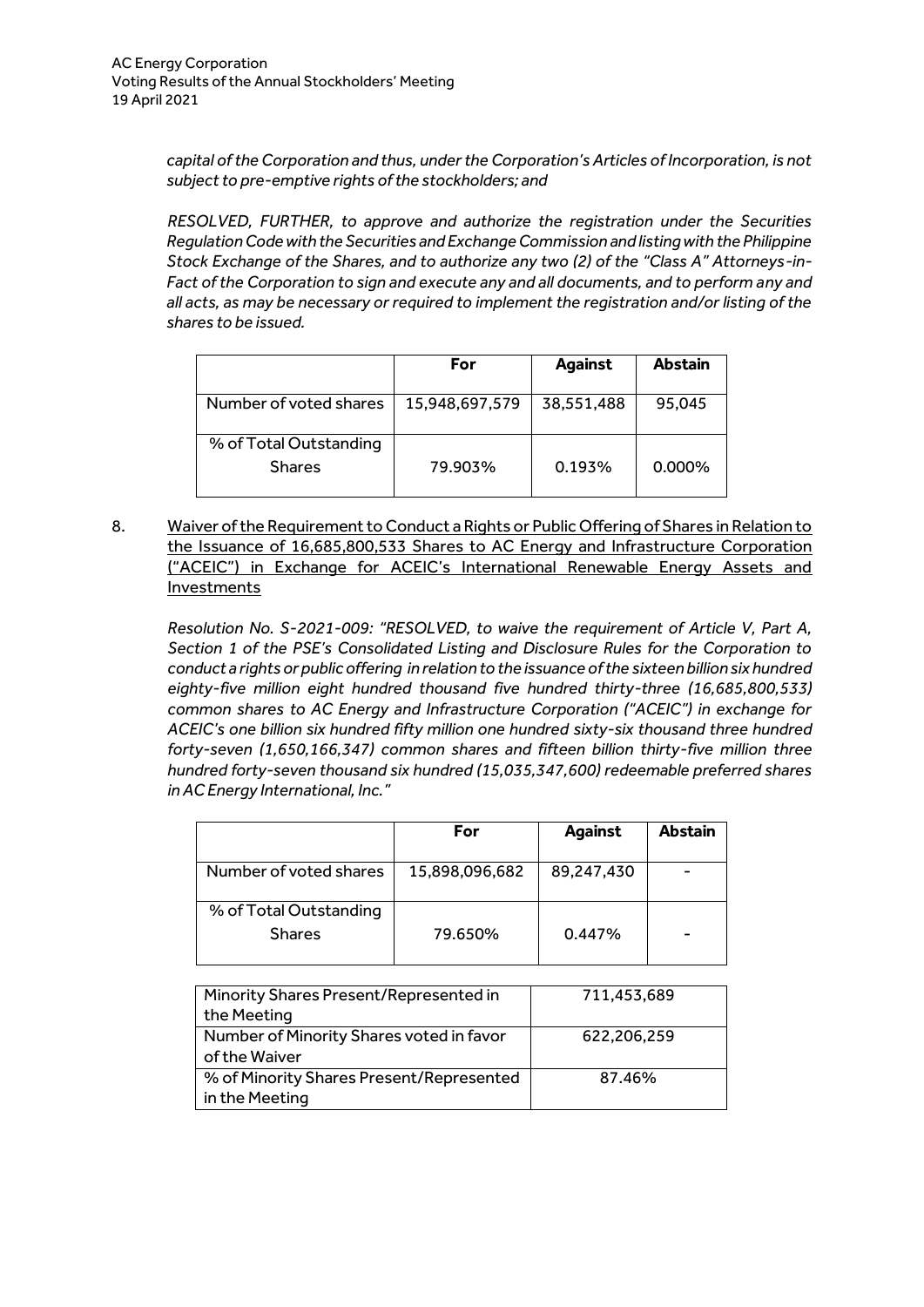### 9. Stock Ownership Plan

*Resolution No. S-2021-010: "RESOLVED, as recommended by the Personnel and Compensation Committee and approved by the Board of Directors in Resolution No. B-2021-0318-020, to approve and ratify the stock ownership plan to be made available to qualified officers, employees and consultants of the Corporation, its affiliates, and subsidiaries (the "ACEN Group"), on terms as presented (the "Stock Ownership Plan");*

*RESOLVED, FURTHER, to approve and ratify the allocation of nine hundred sixty million (960,000,000) common shares from the unsubscribed portion of the Corporation's authorized capital stock for the Stock Ownership Plan; and*

*RESOLVED, FINALLY, to approve and authorize the registration under the Securities Regulation Code with the Securities and Exchange Commission and listing with the Philippine Stock Exchange of the shares to be allocated for the Stock Ownership Plan, and to authorize any two (2) of the "Class A" Attorneys-in-Fact of the Corporation to sign and execute any and all documents, and to perform any and all acts, as may be necessary or required to implement the registration and/or listing of the shares to be issued."*

|                                         | For            | <b>Against</b> | <b>Abstain</b> |
|-----------------------------------------|----------------|----------------|----------------|
| Number of voted shares                  | 15,915,736,596 | 71,387,451     | 220,065        |
| % of Total Outstanding<br><b>Shares</b> | 79.738%        | 0.358%         | 0.001%         |

### 10. Delegation of Power and Authority to Amend the By-Laws

*Resolution No. S-2021-011: "RESOLVED, to delegate to the Board of Directors the power to amend the Corporation's By-Laws and any portion thereof."*

|                                         | For            | <b>Against</b> | <b>Abstain</b> |
|-----------------------------------------|----------------|----------------|----------------|
| Number of voted shares                  | 15,891,278,570 | 96,019,130     | 46,412         |
| % of Total Outstanding<br><b>Shares</b> | 79.615%        | 0.481%         | $0.000\%$      |

# 11. Election of Directors (including Independent Directors)

*Resolution No. S-2021-012: "RESOLVED, to elect the following as directors of the Corporation to serve as such beginning today until their successors are elected and qualified:*

> *Fernando Zobel de Ayala Jaime Augusto Zobel de Ayala Jose Rene Gregory D. Almendras Cezar P. Consing John Eric T. Francia*